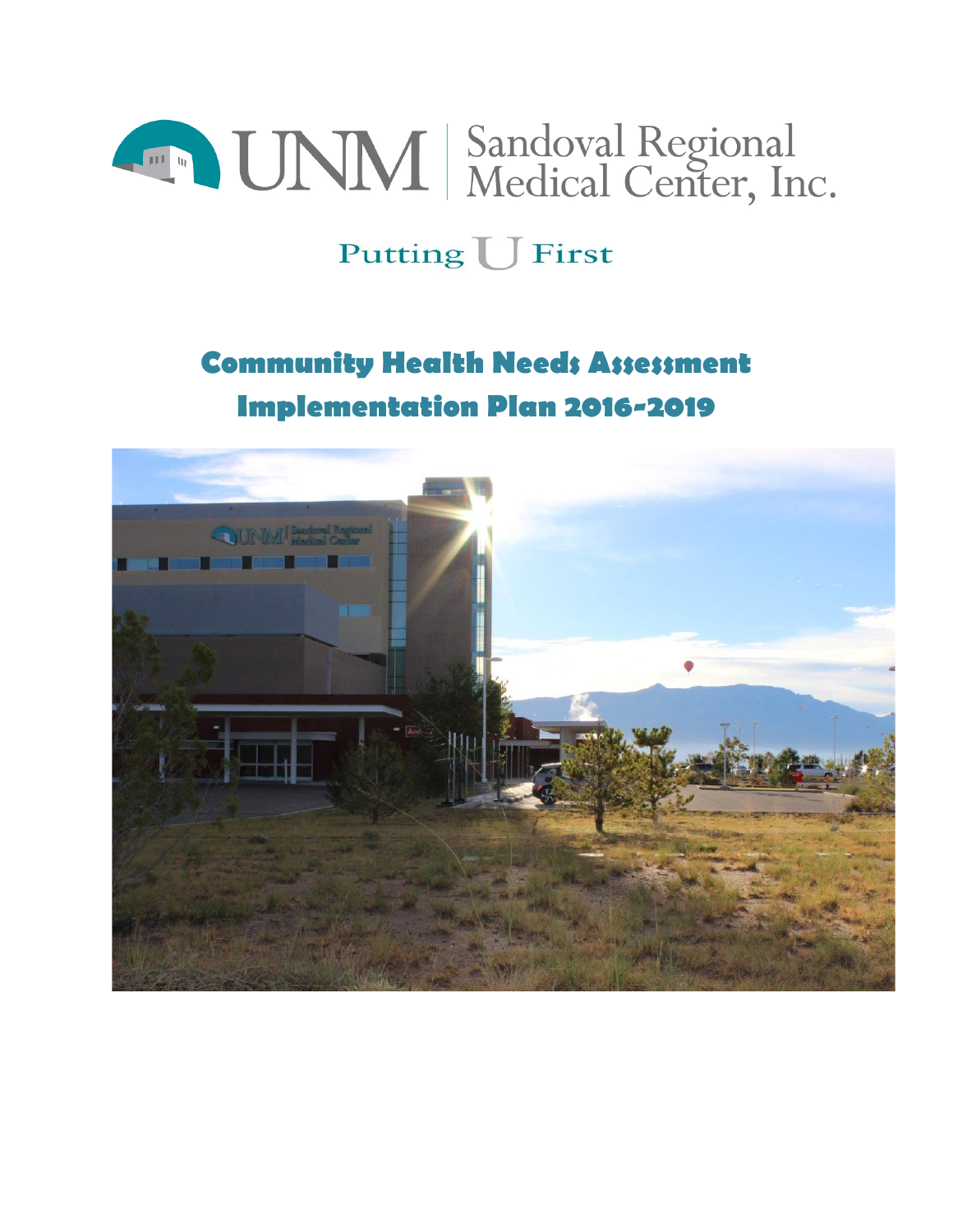## **Introduction**

Sandoval Regional Medical Center (SRMC) serves patients in Sandoval County and the surrounding communities. As part of the Community Health Assessment (CHNA), partnered with the county health council to conduct a community health needs assessment and update the previous CHNA. SRMC (the "Hospital") conducted a community health needs assessment (a "CHNA") of the geographic areas served by the hospital pursuant to the requirements of Section 501(r) of the Internal Revenue Code ("Section 501(r)"). This implementation strategy ("Strategy"), also required by Section 501(r), documents the efforts of the Hospital to address and prioritize the community health needs identified in the 2014 CHNA. As part of the CHNA, SRMC

The Strategy identifies the means through which the hospital plans to address needs that are consistent with the Hospital's charitable mission as part of its community benefit programs from 2016 through 2019. Beyond the programs discussed in the Strategy, the Hospital is addressing many of these needs simply by providing care to all, regardless of ability to pay. The Hospital anticipates health needs and resources may change, and thus a flexible approach was adopted in the development of its Strategy to address needs identified in the 2016 CHNA. In addition, changes may be warranted by the publication of final regulations.

## **Overview of Implementation Strategy**

- 1. Community Served by the Hospital
- 2. Hospital Mission Statement and Community Benefit Charge
- 3. Priority Community Health Needs
- 4. CHNA Implementation Strategy
- 5. Needs Beyond the Hospital's Mission or Community Benefit Program

## **1. Community Served by the Hospital**

The Hospital, located in Sandoval County, serves a wide catchment area that encompasses Sandoval County, Bernalillo County, Valencia County and Santa Fe. Below is a map of the hospital service area: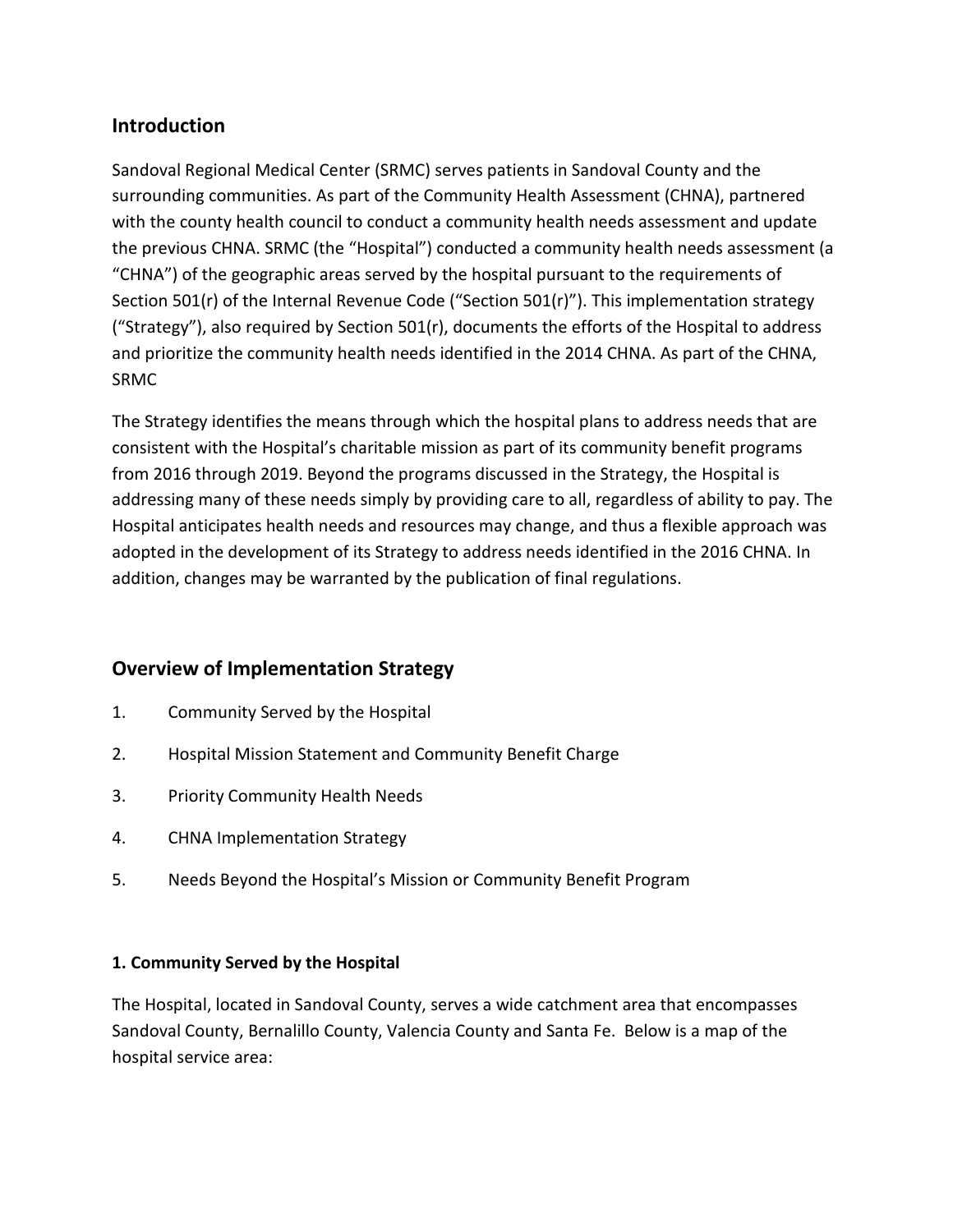

**SRMC Service Area Definition**

- **The Primary Service Area (PSA) is defined as the shortest list of zip codes containing 75% of IP discharges**
- **The Secondary Service Area (SSA) is defined as the zip codes containing the next 15% of IP discharges**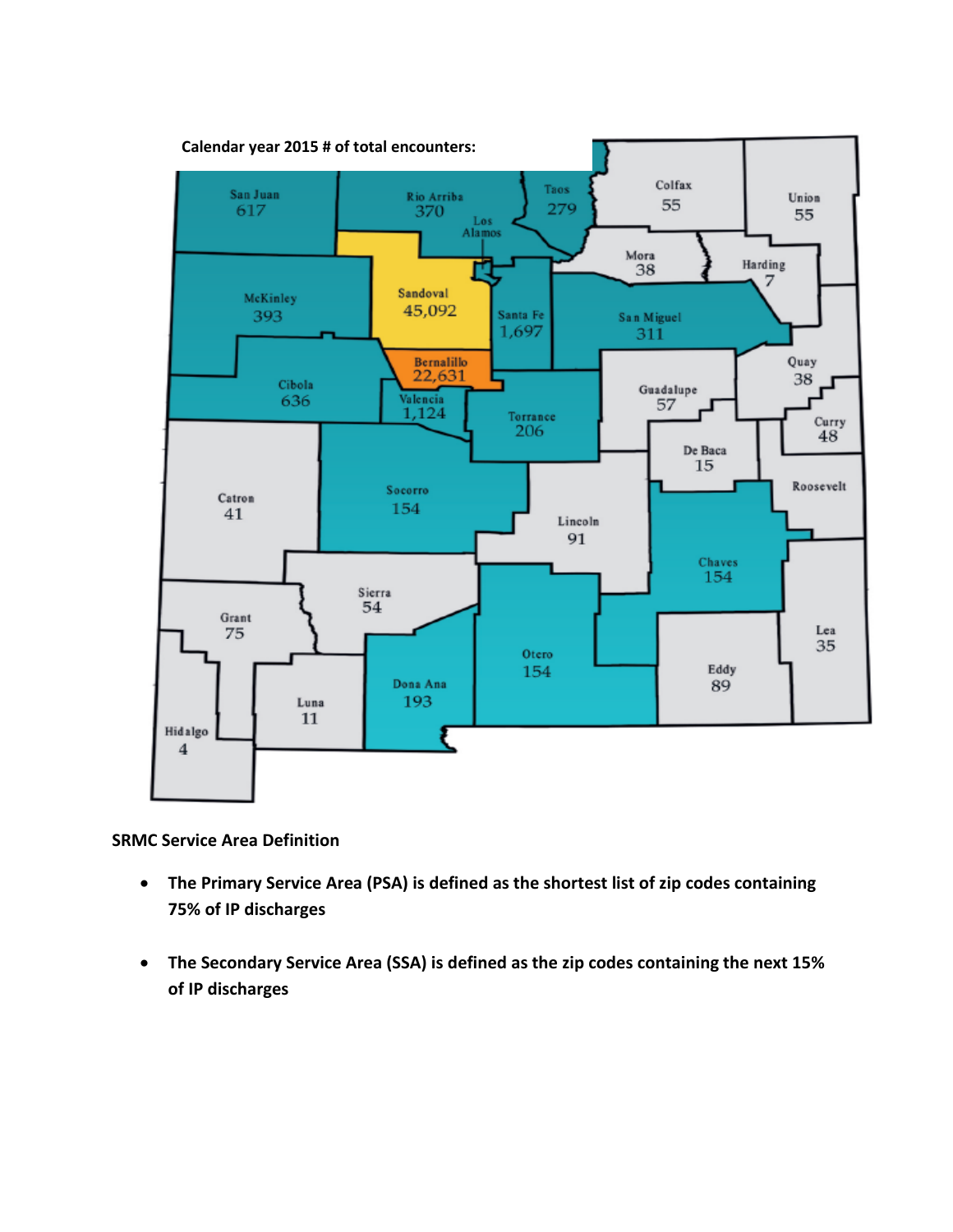| Hospital                               | <b>Beds</b> |
|----------------------------------------|-------------|
| <b>UNM HOSPITALS</b>                   |             |
| 1 UNM SRMC                             | 72          |
| 2 UNM Hospital (Adult, Peds, Psych)    | 554         |
| PRESBYTERIAN HEALTHCARE SERVICES       |             |
| 3 Presbyterian Espanola Hospital       | 63          |
| 4 Presbyterian Hospital                | 803         |
| 5 Presbyterian Kaseman Hospital        | 85          |
| 6 Presbyterian Rust Medical Cntr       | 95          |
| <b>LOVELACE HEALTH SYSTEM</b>          |             |
| 7 Lovelace Medical Cntr                | 268         |
| 8 Lovelace Westside Hospital           | 70          |
| 9 Lovelace Women's Hospital            | 162         |
| 10 Heart Hospital of New Mexico at LMC | 55          |
| <b>CHRISTUS HEALTH SYSTEM</b>          |             |
| 11 St. Vincent Regional Med. Cntr      | 192         |
| <b>INDIAN HEALTH SERVICE</b>           |             |
| 12 Crownpoint Health Care Facility     | 25          |
| <b>LIFEPOINT HOSPITALS</b>             |             |
| 13 Los Alamos Medical Cntr             | 47          |
| <b>CRITICAL ACCESS HOSPITALS</b>       |             |
| 14 Cibola General Hospital             | 25          |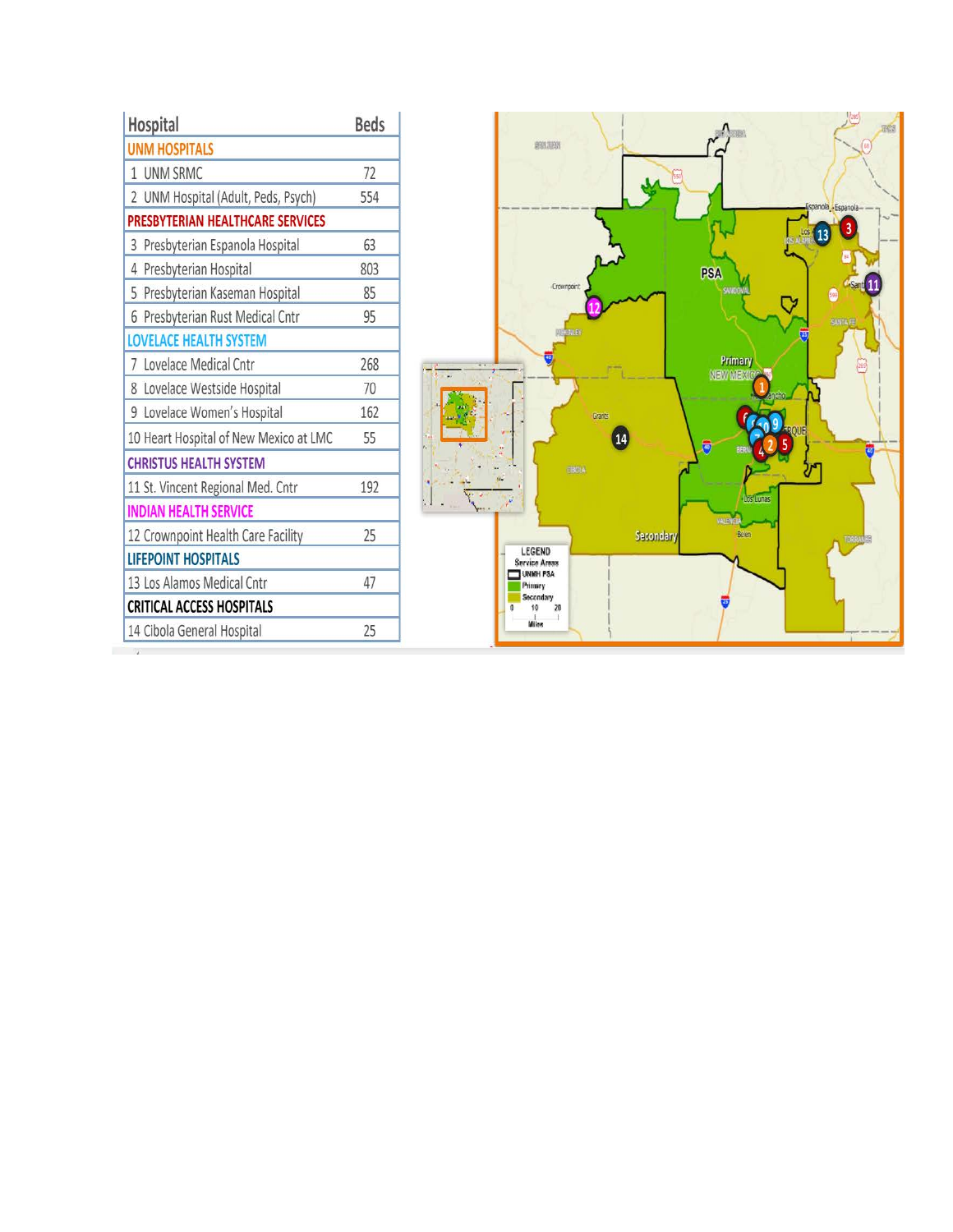## **Service Area Population**

▶ Population is concentrated in the Albuquerque and Rio Rancho areas, with higher growth in the zip codes surrounding SRMC



|                 | 2015 Pop. | 2020 Pop. | <b>CAGR</b> | % Over 65 |
|-----------------|-----------|-----------|-------------|-----------|
| <b>PSA</b>      | 765,511   | 782,989   | 0.45%       | 14%       |
| <b>SSA</b>      | 303,644   | 309,060   | 0.35%       | 16%       |
| <b>Total SA</b> | 1,069,155 | 1,092,049 | 0.40%       | 15%       |
| State           | 2,091,612 | 2,123,313 | 0.30%       | 15%       |



#### **2. Hospital Mission Statement and Community Benefit Charge**

The Hospital has begun efforts in engaging our community in identifying health issues and implementing strategies to address needs. UNM SRMC's vision is to be the healthcare and medical education provider of choice for Sandoval County. The mission of UNM SRMC is to improve the overall health of the community it services by providing the highest quality services that meet the need of Sandoval County's divers population, as well as providing, increasingly over time, healthcare and medical education opportunities through partnerships with the UNM School of Medicine, UNM College of Nursing, UNM College of Pharmacy and Central New Mexico Community College.

In order to fulfill our mission, SRMC is focused on prioritizing the health needs of our community and to implement impactful programs to address those needs. This process also meets the requirement mandated by the Health Care Reform Act to conduct a Community Health Needs Assessment every three years and implement strategies to address priority needs. To undertake this initiative, the Hospital has partnered with Sandoval County Community Health Council.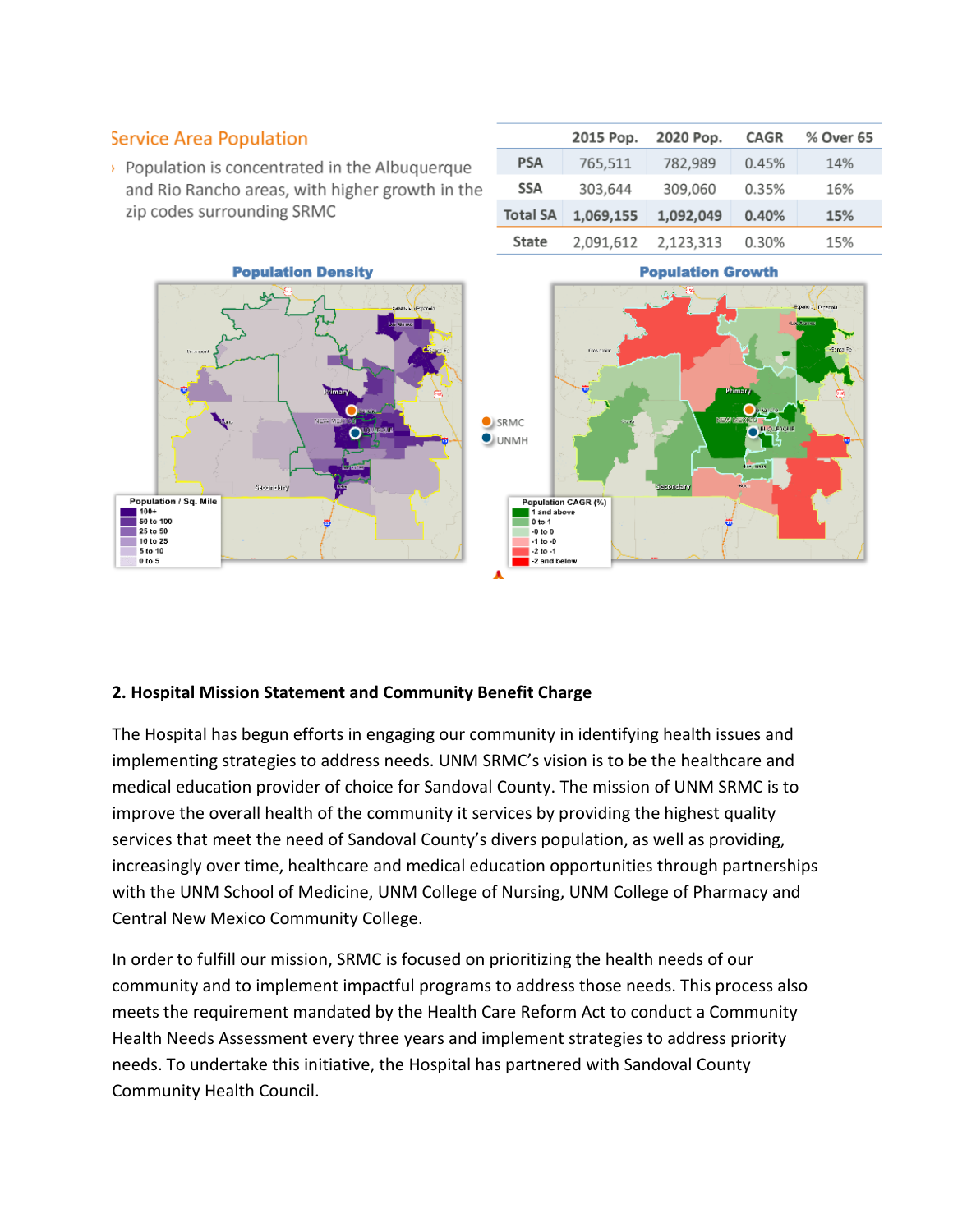### **3. Prioritizing Community Health Needs**

The focus of the Community Benefit Implementation Strategy is the intersection of the scientific evidence, public support and political support.

Poor health status is due to a complex interaction of challenging social, economic, environmental and behavioral factors, combined with a lack of access to care. Addressing the root causes of poor community health can improve quality of life and reduce mortality and morbidity. The main health concerns that were identified were:

- Access to Health Care
- Mental and behavioral health
- Preventive services and chronic care management
- Nutrition, Physical Activity and Obesity
- Health Literacy and Wellness
- Communities Collaborating around Health

In response to the Sandoval County Community Health Council findings, the assessment committee identified priority needs that can have the largest impact on improving the quality of life for all Sandoval County residents. The Sandoval County Community Health Council's priorities are:

- Access to Health Care
- Mental and behavioral health
- Preventive services and chronic care management
- Nutrition, Physical Activity and Obesity
- Health Literacy and Wellness
- Communities Collaborating around Health

## **4. CHNA Implementation Strategy**

The Strategy is organized according to the following domains: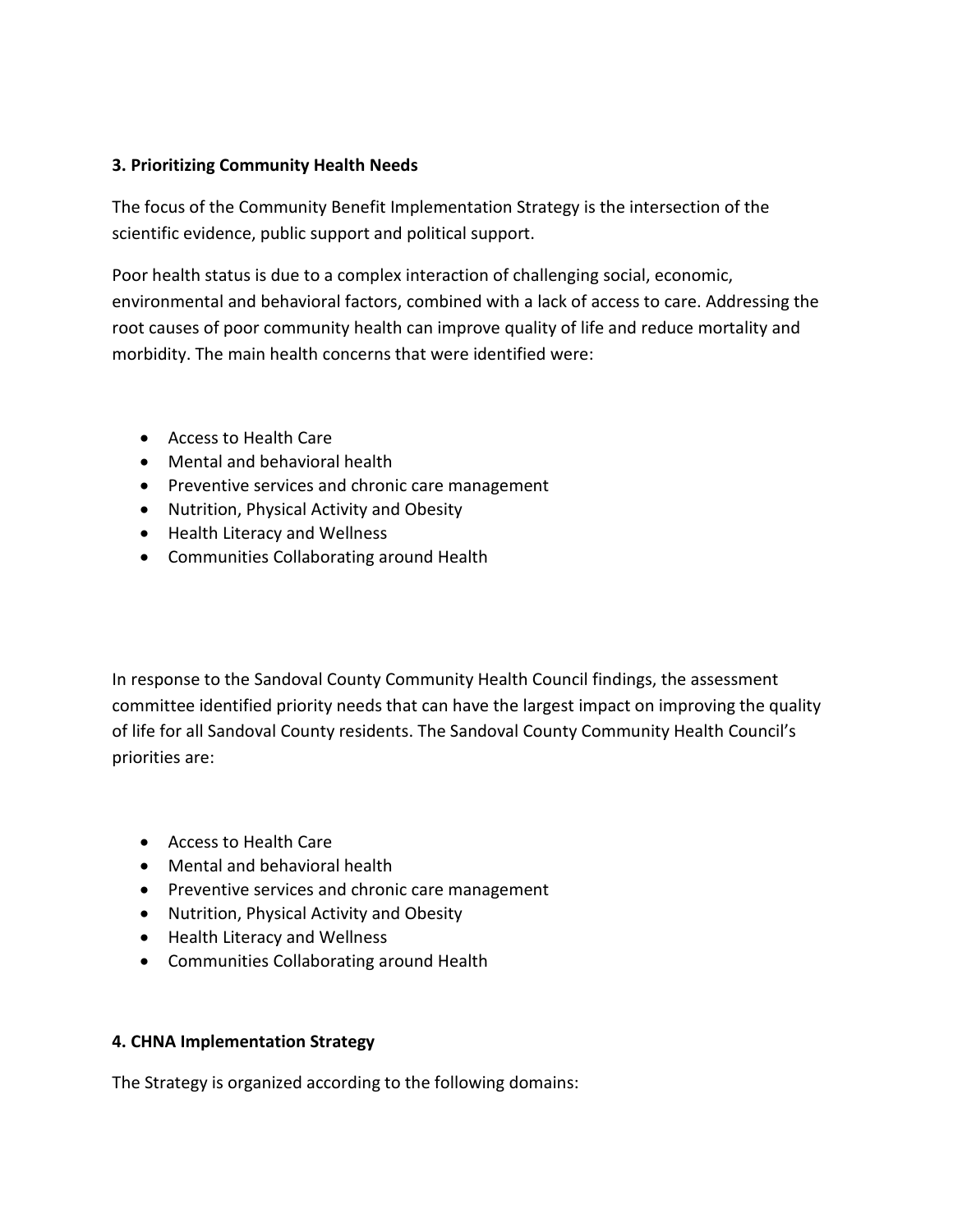- Access to Care
- Mental and behavioral health
- Preventive Services/Chronic Disease Management
- Healthy Lifestyle Behaviors and Community Environment

Through implementing evidenced-based strategies to address these four domains of community health needs, the Hospital anticipates the following positive impact and improvements in community health:

• Improvement in community health status, including reduction in health disparities, increased physical activity, reduced rates of smoking and improved health and nutrition status.

• More appropriate use of health resources, including a reduction in unnecessary hospital admissions and use of some hospital services, including emergency department visits, and an increase in use of culturally appropriate primary care and health screenings.

These improvements will be evaluated through review and monitoring of existing data sources, which may include but are not limited to: Internal Hospital data, including HCAHPS, referral data, inpatient and outpatient service data, Public survey data, Surveys and key informant interviews with providers and client, reports from government, state and city agencies

#### **DOMAIN: ACCESS TO CARE**

The anticipated impact of the following actions may include: reduction in emergency department visits, increase in the number of insured adults, improvement in access to and utilization of culturally appropriate primary care, improvement in the capacity of communitybased organizations to address behavioral health issues among clients/program participants, and reduction in transportation barriers to receiving medication and care.

- 1. Action: Encourage appropriate Emergency Department utilization through care coordination across community, hospital and primary care (Most Important)
	- Assess non-emergent and ambulatory care use and develop strategies to reduce the use of emergency services for this population through community and hospital initiatives. Explore models, such as health care coordinators and community partnerships, to address high utilizers/non-emergent care use and seek funding to support recommended model/intervention.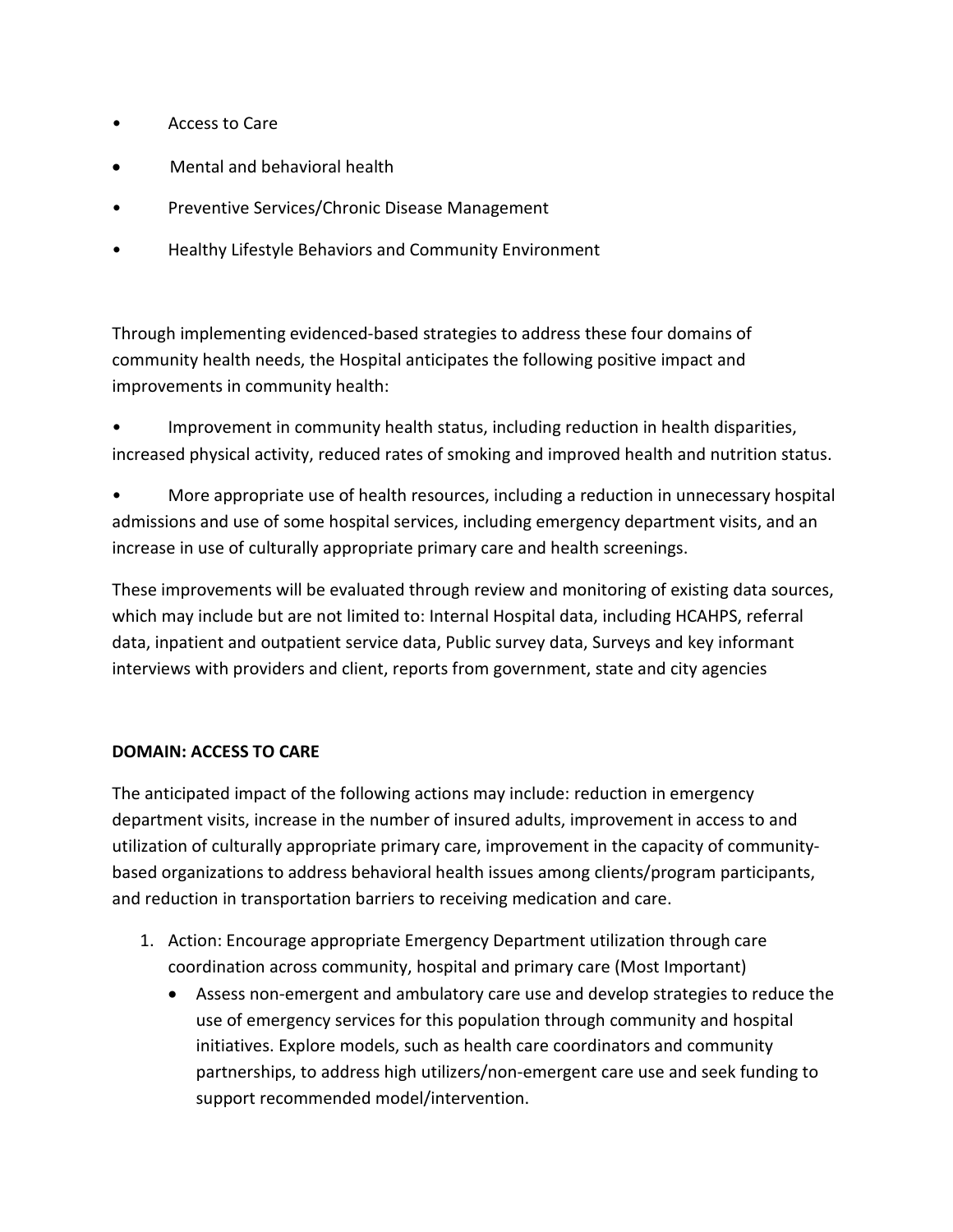- Grow outpatient specialty services in the region through more dedicated physician/advanced practitioner coverage to provide primary care, medical specialties and behavioral health services.
- Achieve appropriate patient throughput volumes within existing clinics meeting access standards and health system benchmarks.
- 2. Action: Improve Language Access, Health Literacy and Cultural Competence (Most Important)
	- Enhance availability of medical interpreter services by (1) increasing staff and provider awareness about access to interpreters; (2) reviewing interpreter services/technology to assist Limited English Patients(LEP) when providing services to patients (schedule health care appointments, patient education, care progress, etc.); (3) exploring partnerships with community based organizations to increase their staff and memberships' capacity to serve as bilingual medical interpreters and community health coaches and cultural brokers.
	- Continue to provide Health Literacy training for SRMC Hospital staff and providers.
	- Develop printed materials for patients that are at health literate and grade appropriate (discharge instructions, educational materials, etc,).



## **SRMC FY16 patient language data:**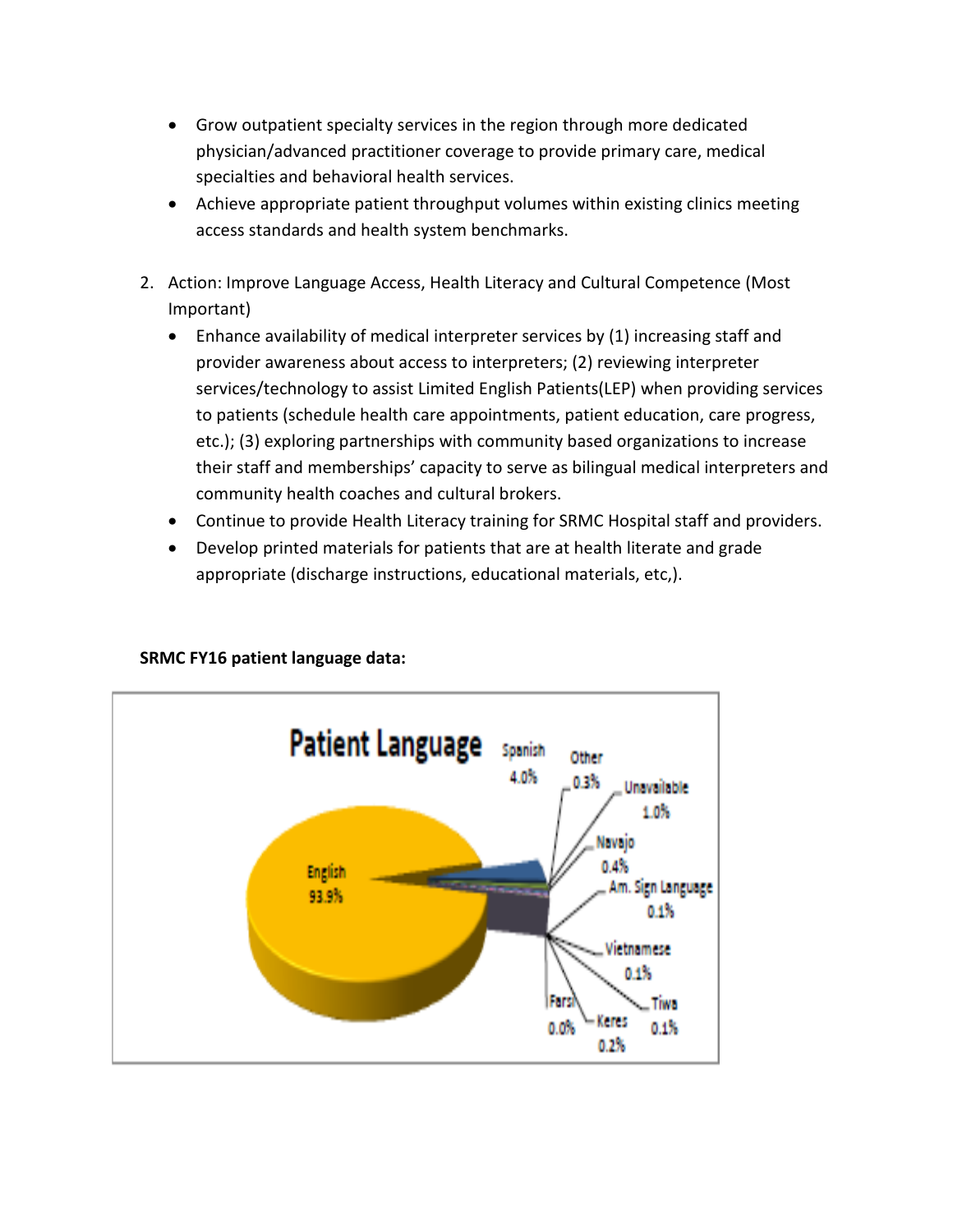#### **Top 10 Languages**

| <b>Patient Language</b> | Count | % Total |
|-------------------------|-------|---------|
| <b>English</b>          | 23572 | 93.86%  |
| Spanish                 | 1008  | 4.01%   |
| Unavailable             | 243   | 0.97%   |
| Navajo                  | 88    | 0.35%   |
| Other                   | 73    | 0.29%   |
| Keres                   | 39    | 0.16%   |
| <b>Vietnamese</b>       | 31    | 0.12%   |
| Tiwa                    | 27    | 0.11%   |
| Am. Sign Language       | 21    | 0.08%   |
| Farsi                   | 11    | 0.04%   |
| <b>Grand Total</b>      | 25113 | 100%    |

- 3. Action: Improve access to health insurance
	- Assist patients with enrolling into insurance programs.
- 4. Action: Improve Access to Transportation to Health Care Services
	- Raise awareness about transportation services for Medicaid patients among providers and the community.
- 5. Action: Improve Access to Medications
	- Raise healthcare provider and community awareness about free/low cost medication access programs including options for home delivery of medications upon discharge.

#### **DOMAIN: MENTAL AND BEHAVIORAL HEALTH**

- 1. Action: Decrease Alcohol and Substance Use
	- Improve access to and awareness of behavioral health services through partnerships with Sandoval County DWI and Prevention Program.
- 2. Action: Collaborate with the Sandoval County Behavioral Health Coalition to address county priorities of:
	- Mobile Crisis Teams working in coordination with Rio Rancho, Bernalillo, Corrales and Placitas community first responders.
	- Expanded outpatient services expand Behavioral health services within Primary Care, and develop intensive outpatient services (case management, social work, psychology visits), jail diversion, and adolescent behavioral health services.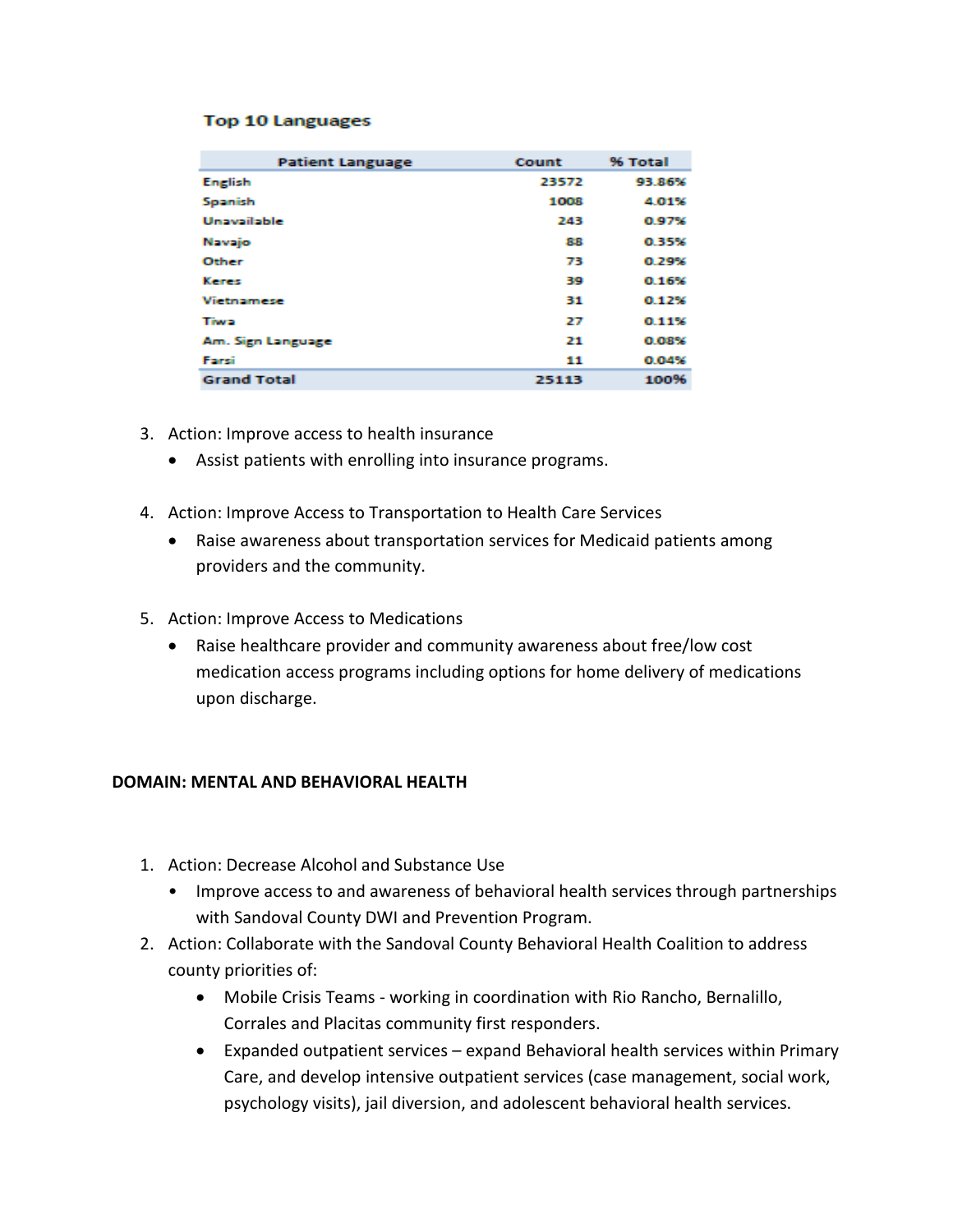## **DOMAIN: PREVENTATAIVE SERVICES/CHRONIC DISEASE MANAGEMENT**

The anticipated impact of the following actions should include: improved health behaviors, chronic disease management and improved health status through greater continuity of care with health care providers (including improved adherence to treatment recommendations and improved communication with health care providers).

- 1. Action: Provide education and support programs to reduce diabetes prevalence and/or improve diabetes management (Most Important)
	- Increase referral to diabetes management programs and support groups by health care providers and community organizations.
- 2. Action: Provide education and support programs to reduce obesity prevalence and/or improve obesity management (Most Important)
	- Increase referrals by health care providers and community organizations to nutrition, physical activity, weight management and other wellness programs.
	- Promote healthy eating and weight management at worksite for employees.

## **DOMAIN: HEALTHY LIFESTYLE INCLUDING NUTRITION, PHYSICAL ACTIVITY AND OBESITY**

- 2. Action: Improve Youth Health Behaviors
	- Build the capacity of youth to enter and succeed in health careers and other employment, such as summer work program opportunities with the goal of giving youth the skills they need to be considered for health careers and ultimately leading to a more diverse workforce.
	- In collaboration with the Sandoval Health Collaborative ,Schools and other community partners, continue to raise awareness about and/or advocate for:
		- o Publish and rollout "My Health Booklet" for grade school children
			- **School food reform through policy and behavioral changes**
			- Regular classroom movement breaks and socialized recess
			- Educate students on physical activity and healthy food choices
			- Healthy habits and risk avoidance
- 3. Action: Routine Assessment of Food Security
	- Explore screening for SNAP eligibility when determining Medicaid eligibility.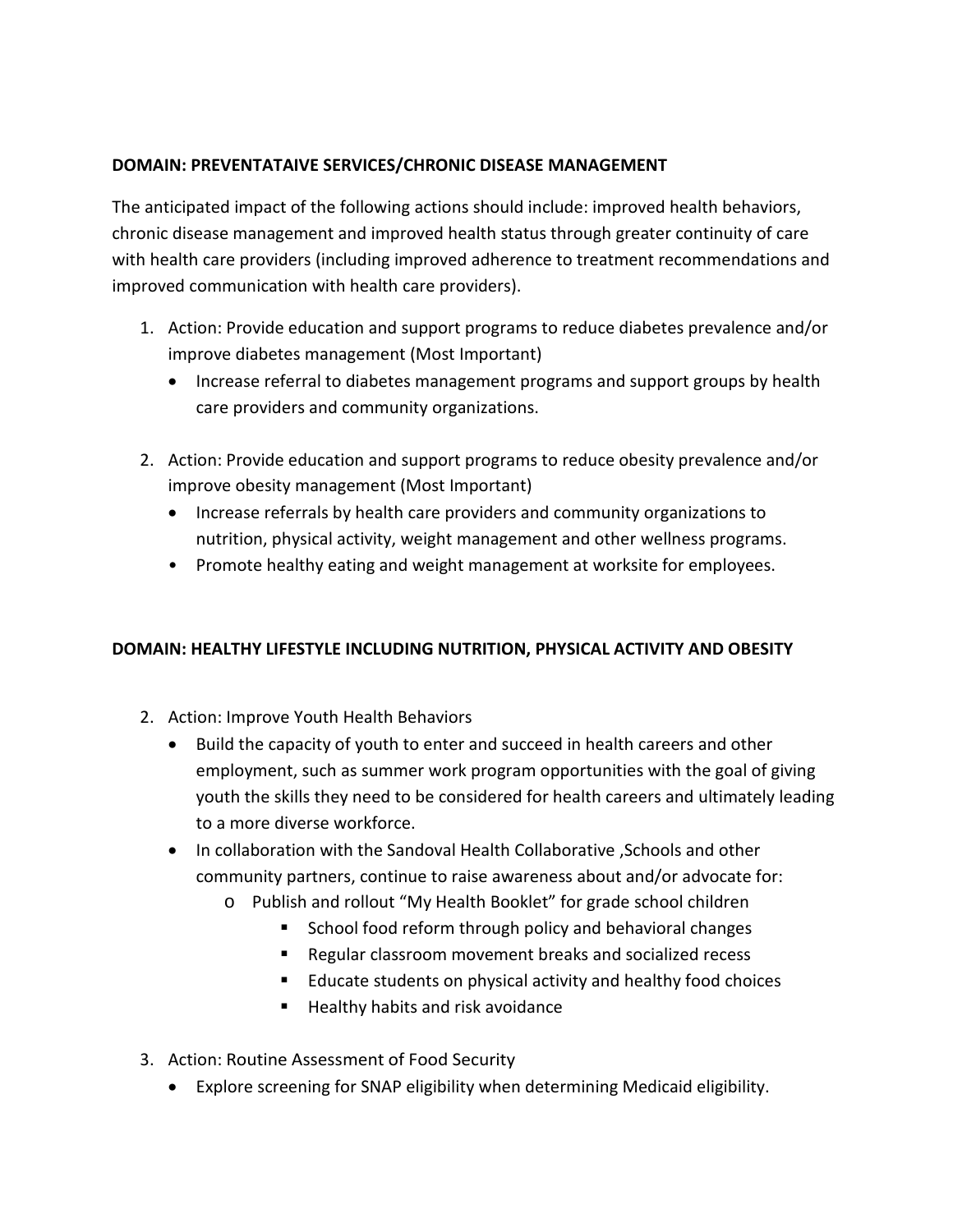The Strategy will be implemented in collaboration with other entities including, but not limited to:

- SRMC Community Advisory Board
- SRMC Art Council
- Sandoval County Health Council
- Sandoval Health Collaborative
- Sandoval Economic Alliance
- Rio Rancho Regional Chamber of Commerce
- Behavioral Health Coalition
- UNM Health Sciences Center Health Extension Resource Officer (HERO) for Sandoval County
- Community Health Fairs & Outreach Events

## **5. Needs Beyond the Hospital's Mission or Community Benefit Program**

Addressing all of the health needs present in a large community will require resources beyond what any single hospital or social service agency can bring to bear. The Hospital is committed to fulfilling its mission as well as remaining financially viable so that it can continue its commitment to excellence in quality care and provide a wide range of community benefits. Between 2016 and 2019, the Hospital will focus its efforts in order to make a true and measurable impact, and thus plans to implement actions that will address those needs identified through the Community Health Needs Assessment as "Most Important". The Hospital will continue to evaluate opportunities for funding or resources to commit to addressing the remaining needs.

## **6. Board Approval**

The UNM SRMC Community Health Implementation Plan was approved by the SRMC Board on November 7, 2016. SRMC will implement the CHIP throughout 2016-2019.